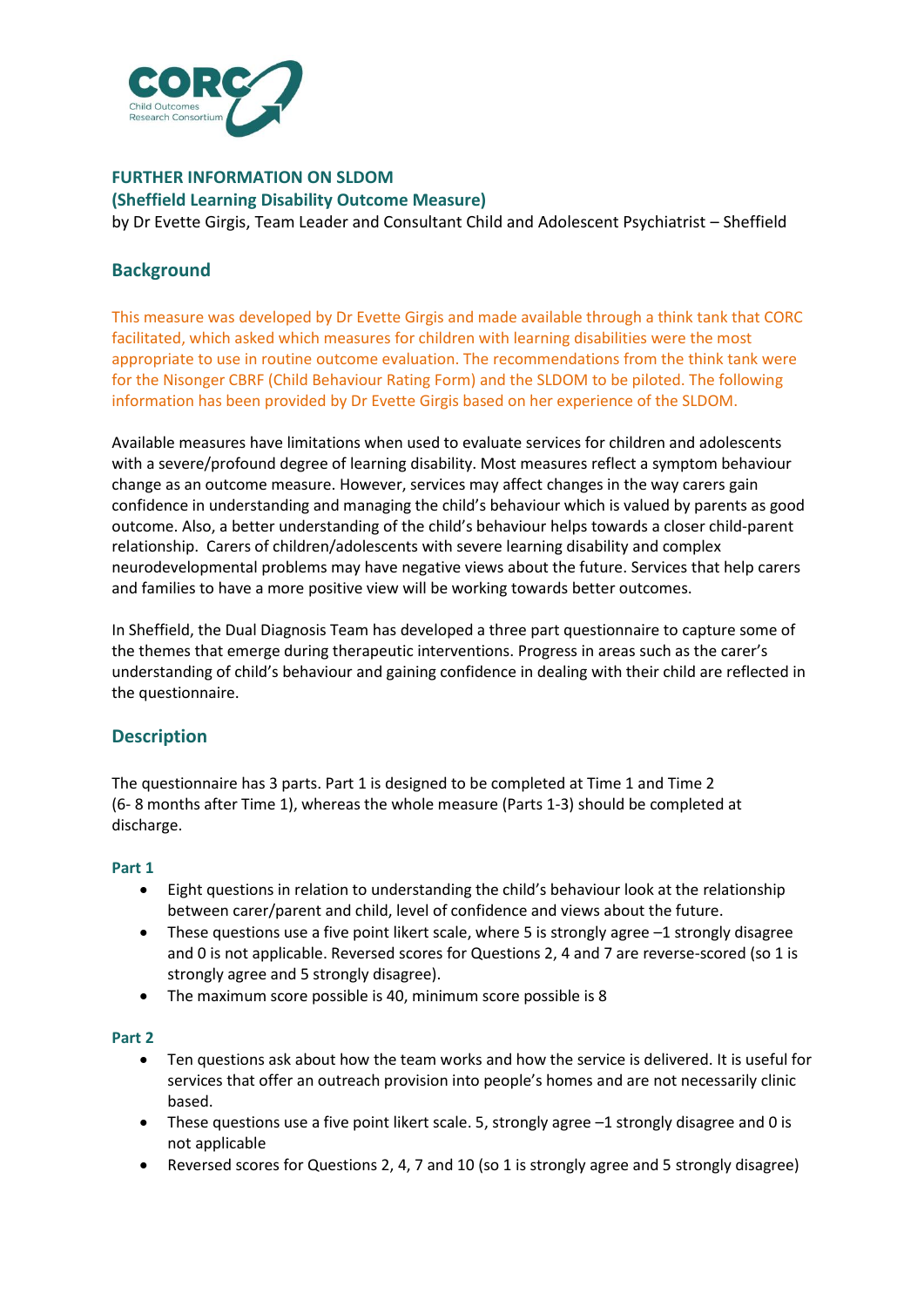

The maximum score possible is 50, the minimum score possible is 10

#### **Part 3**

- Captures qualitative feedback as free text.
- These questions ask about:
	- a) The positives for the child and for the family
	- b) The negatives for the child and the family
	- c) Any suggestions that parents have for the improvement to the service they had received

# **Frequently Asked Questions**

#### **When should the SLDOM be used?**

#### **Part 1 - Eight questions**

At Time 1 – assessment phase At Time 2 – six to eight months follow up/discharge At yearly intervals until discharge

#### **Part 2 - Ten questions**

In addition to Part 1 at closure/discharge

#### **Part 3 - Three qualitative questionnaires**

In addition to Part 1 and 2 at closure/discharge

### **What if the parent found it too much to complete the questionnaire?**

Part 1 takes between 2- 5 minutes to complete and parents usually find it easy. Professionals take about 1 min to score it. The whole questionnaire of Part 1, 2, 3 takes ten to twelve minutes to fill in and it is easy to complete.

### **What if parents/carers worry that some items may reflect poorly on them?**

Current advice is that you enquire at the assessment about any issues raised by completing the questionnaires and address these as it will help in the overall management and to achieve a positive outcome.

#### **How can I score the SLDOM?**

# **Part 1 out of 40** Current advice is positive outcomes for scores obtained at 25 or above

### **Part 2 out of 50**

Current advice is positive outcomes for scores obtained at 30 or above Part 3 Positive comments – or negative help in developing the service according to user's feedback

**Can I use the whole questionnaire part 1, 2 & 3 at six month intervals?**